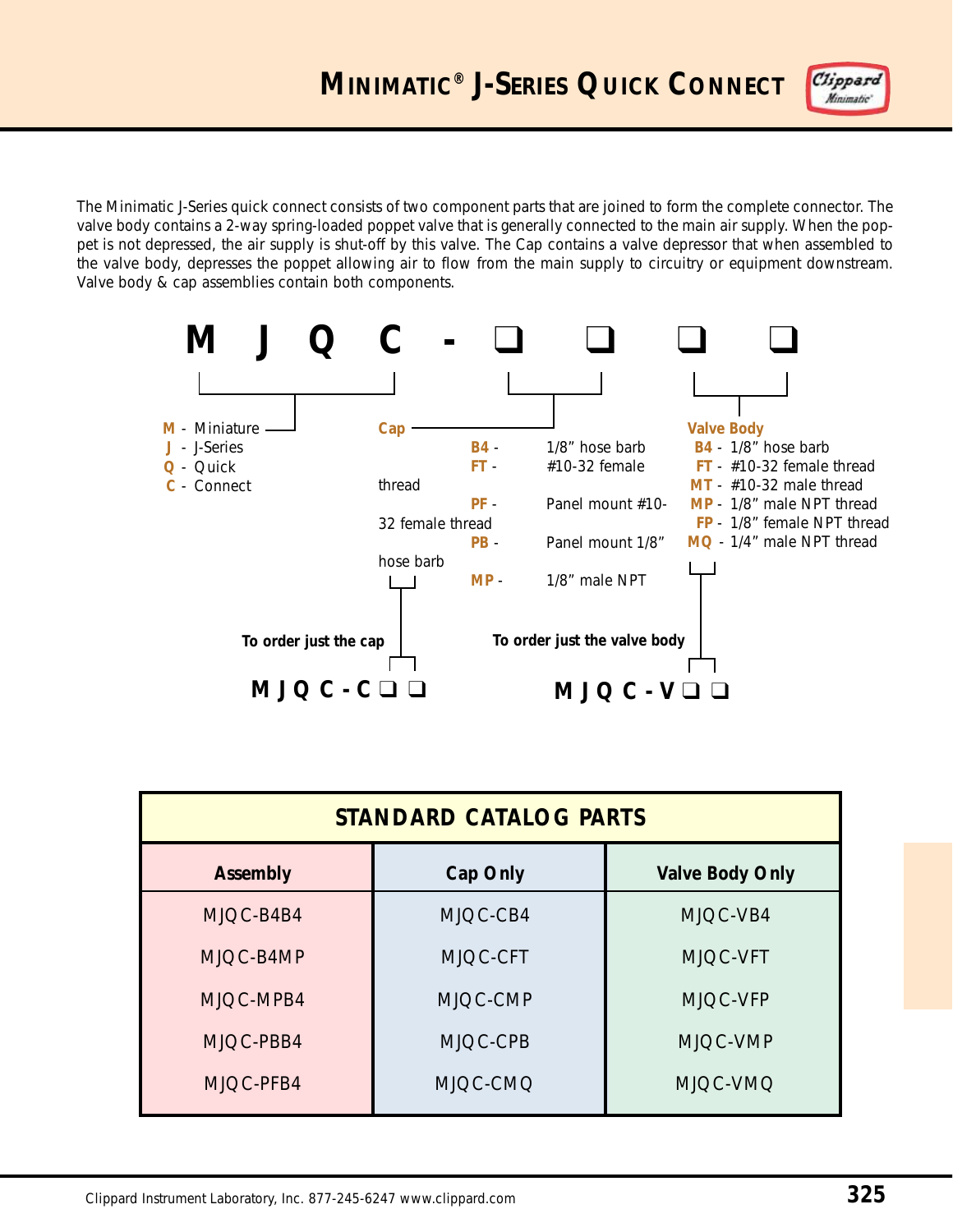



(Supplied with mounting nut and two washers)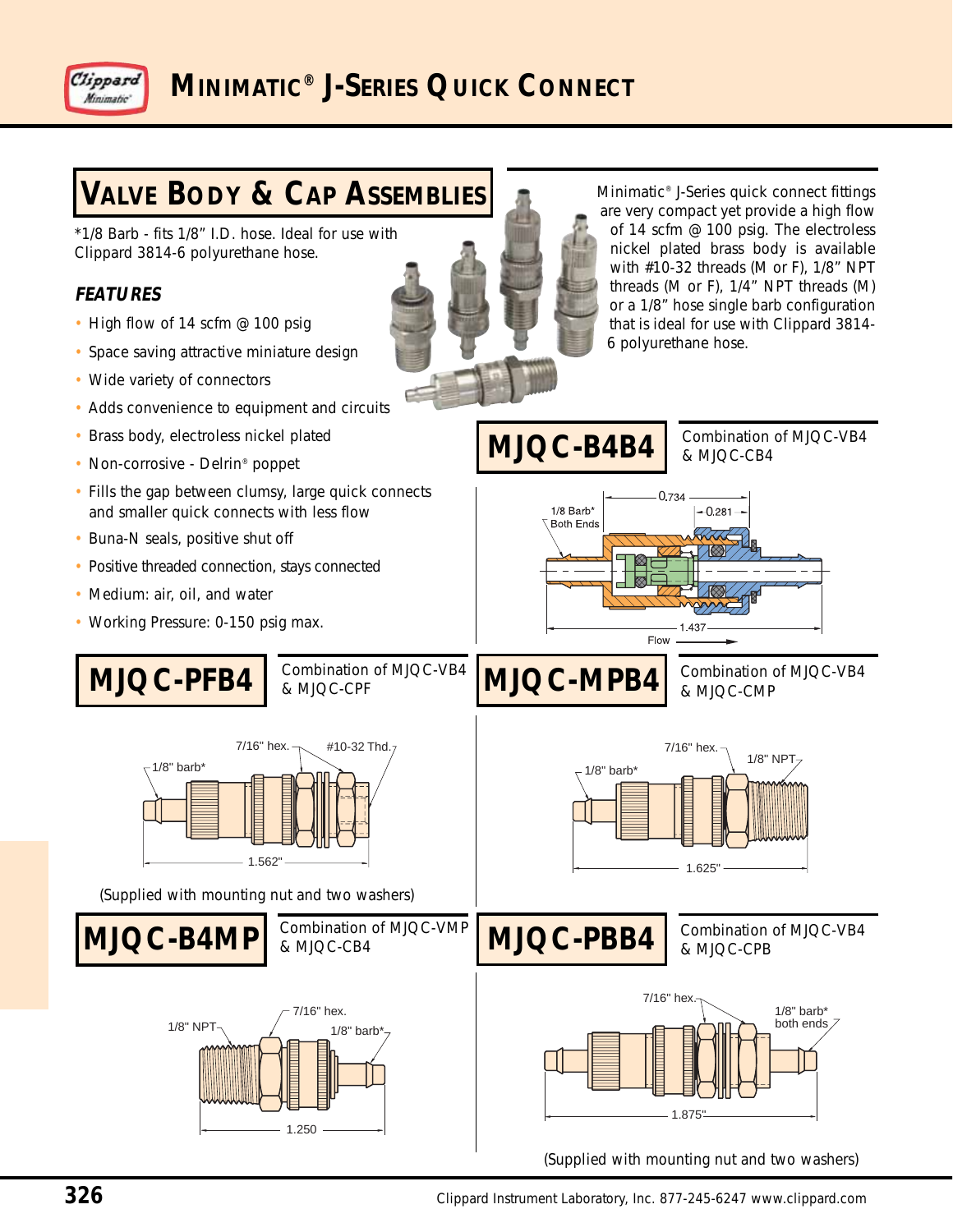



**CAPS** Caps with open flow path

Minimatic J-Series quick connect fittings are ideal for use in jigs, fixtures, feeding devices, logic control circuitry and automatic or semi-automatic machinery. Assembly is simple, and the tightening of the knurled cap assures a positive, leakproof, high pressure connection that will stay connected.

\*1/8 barb - fits 1/8" I.D. hose. Ideal for use with Clippard 3814-6 polyurethane hose.



## **Push-Quick Fittings with MJQC Quick-Connect Port**

 $0.515$ 

 $2M<sub>2</sub>$ 



Serves as an easy connection point for temporary functions/circuitry

0.796

 $\tilde{z}$ 

0.485 dia.

0.372 min. thd. length

- Quickly test for air flow
- Easy connection to valves, cylinders, hose, etc.
- Check air pressure via a gauge
- Use as a dump valve/vent

These 1/4" fittings combine the quick, easy Push-Quick functionality with the flexibility and security of the Quick-Connect series with no circuit interruption. MJQC Quick-Connect Caps (ordered separately above) attach to the threaded port allowing for a variety of uses.





0.875

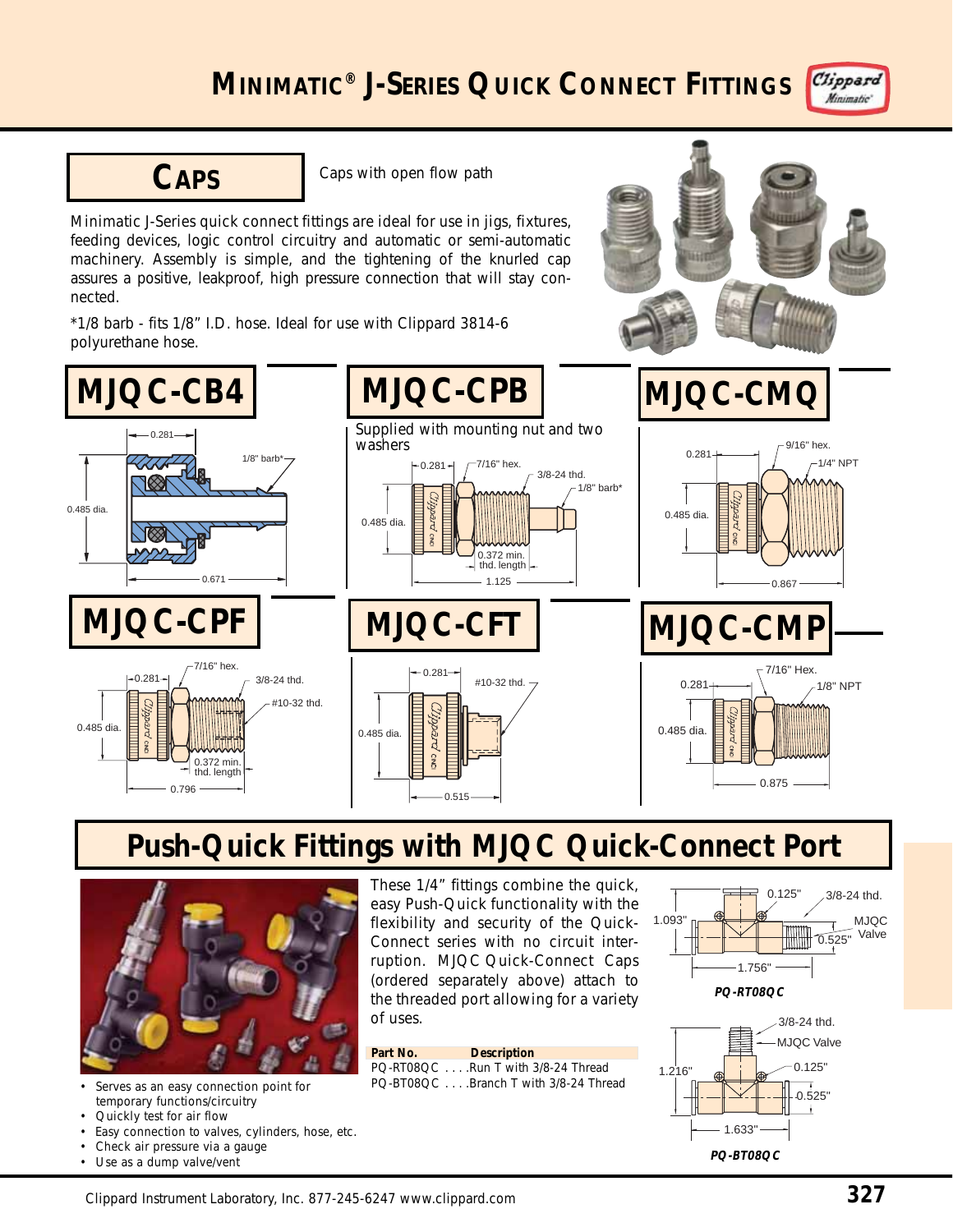

## **VALVE BODIES**

Valve bodies with shut-off valve

Minimatic J-Series quick connect fittings are very compact yet provide a high flow of 14 scfm @ 100 psig. The electroless nickel plated brass body is available with #10-32 threads (M or F), 1/8" NPT threads (M or F), 1/4" NPT threads (M) or a 1/8 hose single barb configuration that is ideal for use with Clippard 3814-6 polyurethane hose.

\*1/8 Barb - fits 1/8" I.D. hose. Ideal for use with Clippard 3814-6 polyurethane hose.

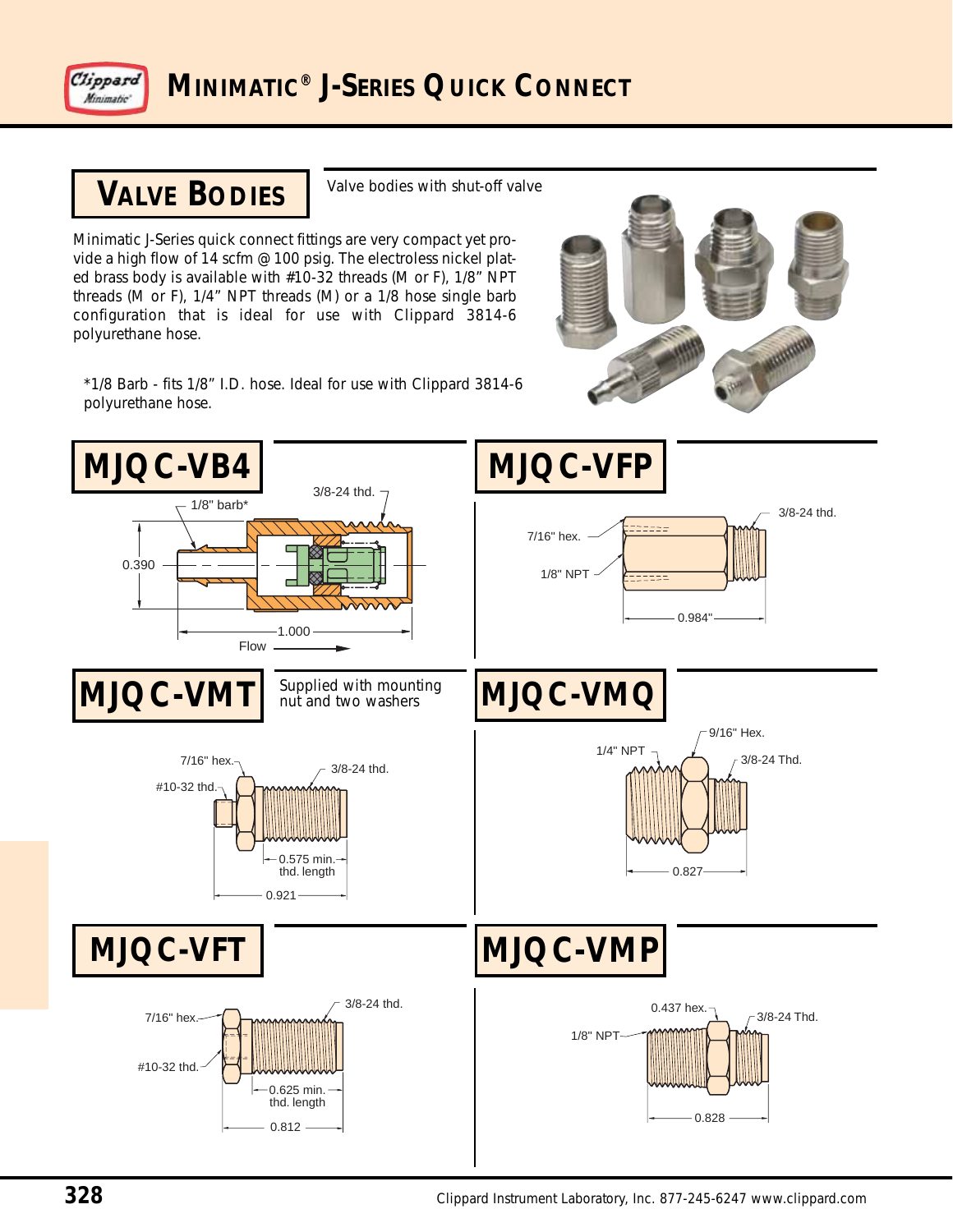